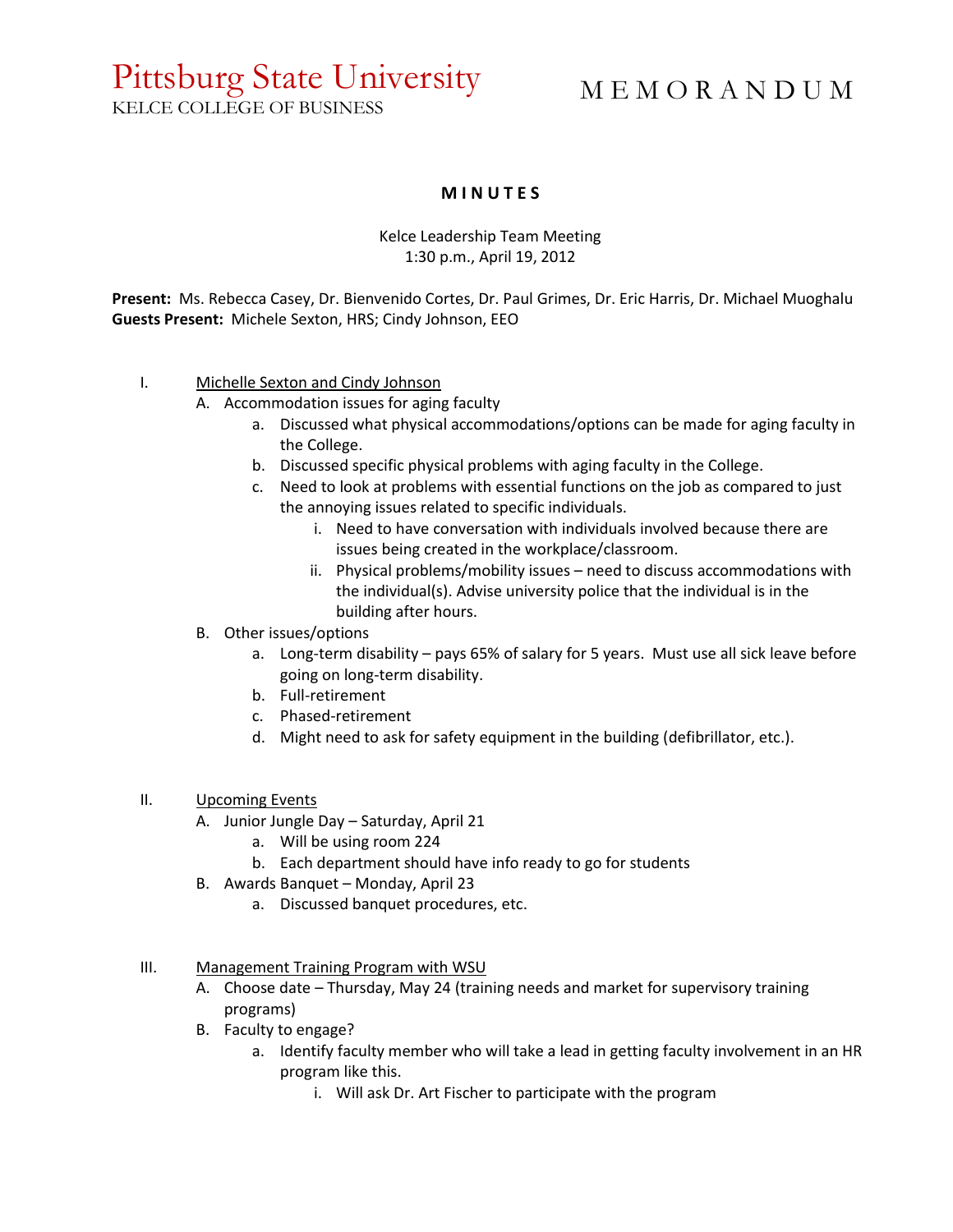- IV. Summer Staffing
	- A. Alternative plans can be filed with Provost allowed by the unit contract.
		- a. No COB department has an alternative plan filed in the Provosts office discussed each department doing this.
		- b. Copies of plans from other departments will be reviewed and new alternative plans will be filed for each COB departments.

### V. Computer Labs

- A. Earlier closing time? change closing time from 10:00 pm to 9:30 pm?
	- a. Custodial staff stated that the building is being locked at the same time as the lab is closing. Proposed closing the lab at 9:30.
	- b. Chairs are asked to ask faculty what their thoughts are on this matter. Dr. Grimes will visit with the Kelce Student Leadership team about this matter.
- B. Printing prices
	- a. Printing prices vary across campus want to come up with a university-wide pricing scheme

#### VI. AMM Project

- A. Need to hear from Team #4 and #3 (Budget)
	- a. Meeting needs to be scheduled with T. Box, K. Smith & D. O'Bryan
- B. Faculty meeting on Thursday, May  $10^{th}$ 
	- 1. Time set for 8:00 a.m. (each standard will be given a certain amount of time)
	- 2. Break to honor service recognitions/retirements/promotions/tenure/sabbaticals

#### VII. Grad Now Program

- A. Debrief meeting with Registrar Dr. Grimes met with the Registrar and assistant's this morning.
	- a. Program for individuals within 15 hours of graduating. Individuals are contacted to try to help them get their undergraduate degree.
	- b. There has been a problem in the past with requirements not being accepted. Will look at being more relaxed when looking at courses being transferred in – as long as the quality of the courses is acceptable.
	- c. When a COB student is going to apply for Grad Now, Chairs in each department will be asked to look over the information provided by the Registrar on that individual. Chairs will be asked to sign off on each request.
	- d. Threshold rule for a business degree would be considered 25% of the program (AACSB rule). Anything in excess of 31 hours would fall under AACSB's jurisdiction.

## VIII. Updates and Announcements

- A. Grimes To Arkansas w/Holly in May; To serve as negotiator for administration;
- B. Casey Search update;
	- a. Dr. Cummings is chair of the search committee for IS position.
	- b. Two candidates will come to campus for interviews.
- C. Cortes nothing to report